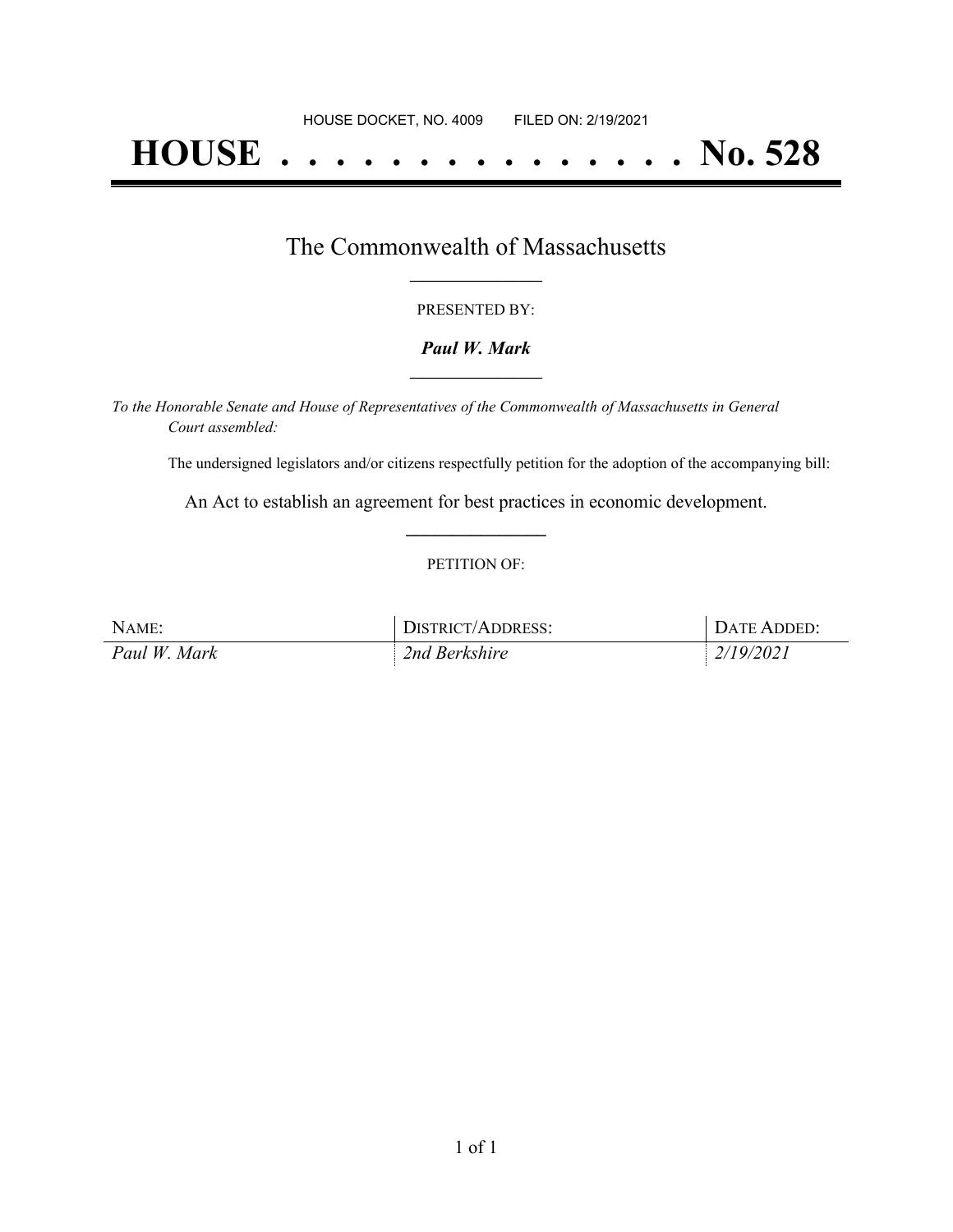## **HOUSE . . . . . . . . . . . . . . . No. 528**

By Mr. Mark of Peru, a petition (accompanied by bill, House, No. 528) of Paul W. Mark for legislation to to establish an interstate compact for best practices in economic development. Economic Development and Emerging Technologies.

## The Commonwealth of Massachusetts

**In the One Hundred and Ninety-Second General Court (2021-2022) \_\_\_\_\_\_\_\_\_\_\_\_\_\_\_**

**\_\_\_\_\_\_\_\_\_\_\_\_\_\_\_**

An Act to establish an agreement for best practices in economic development.

Be it enacted by the Senate and House of Representatives in General Court assembled, and by the authority *of the same, as follows:*

| $\mathbf{1}$ | Notwithstanding any law to the contrary, this Act may be cited as the Agreement for Best |
|--------------|------------------------------------------------------------------------------------------|
| 2            | Practices in Economic Development.                                                       |
| 3            | The Agreement for Best Practices in Economic Development Act is hereby enacted into      |
| 4            | law and entered into with any state or the District of Columbia which legally joins in   |
| 5            | substantially the following form:                                                        |
| 6            | Section 1: Membership                                                                    |
| 7            | Any state of the United States and the District of Columbia may become a member of this  |
| 8            | compact by enacting this agreement in substantially the following form.                  |
| 9            | Section 2: Definitions                                                                   |
| 10           | "Best practices" means the policies, procedures and laws that have been demonstrated to  |
| 11           | support the most amount of economic growth with the least amount of taxpayer investment. |
|              | $\sim$ $\sim$ $\sim$                                                                     |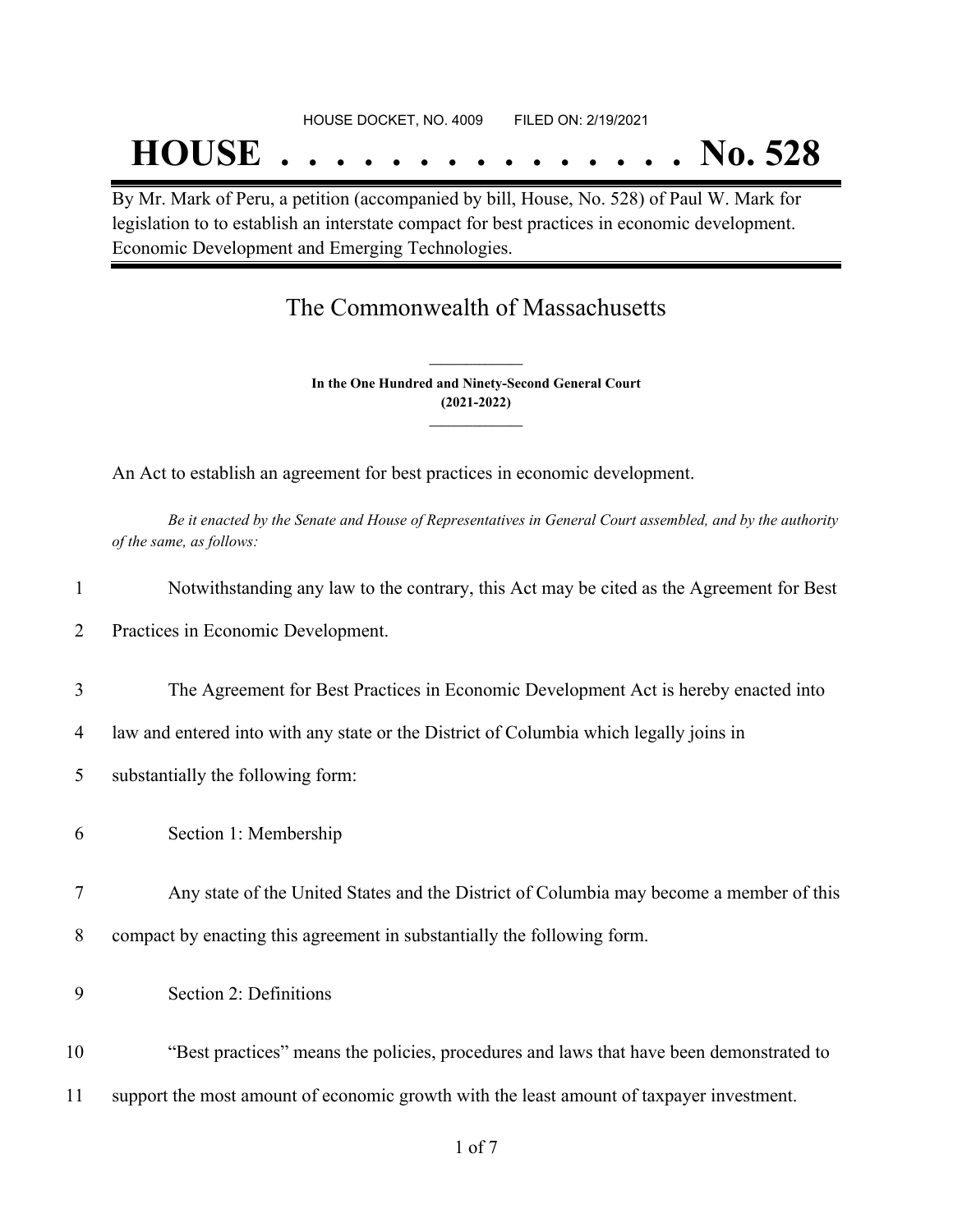| 12 | "Board" means the Board for Best Practices in Economic Development that shall be                  |
|----|---------------------------------------------------------------------------------------------------|
| 13 | established by the Member States. Non-voting membership shall also be open to any city,           |
| 14 | county, metropolitan planning organization or economic development agency under terms             |
| 15 | established by the Board.                                                                         |
| 16 | "Company-specific grant" is any disbursement of funds via property, cash or deferred tax          |
| 17 | liability by the state government to a particular company.                                        |
| 18 | "Company-specific tax incentive" is any change in the general tax rate or valuation               |
| 19 | offered or presented to a specific company that is not available to other similarly-situated      |
| 20 | companies.                                                                                        |
| 21 | "Corporate giveaway" means any company-specific or industry-specific disbursement of              |
| 22 | funds via property, cash or deferred or reduced tax liability by a state or local government to a |
| 23 | particular company or industry.                                                                   |
| 24 | "Located in any other Member State" means any corporate headquarters, office space,               |
| 25 | manufacturing facility or other real estate development that is physically located in another     |
| 26 | Member State, whether or not the company has other property in the Member State.                  |
| 27 | "Member State" means any state or the District of Columbia that has enacted a statute             |
| 28 | agreeing to this compact.                                                                         |
| 29 | "Non-voting members" means any state, city, county, metropolitan planning organization            |
| 30 | or economic development agency that wishes to join the Board. Such non-voting Members may         |
| 31 | not appoint a voting member to the Board for governance purposes.                                 |
| 32 | Section 3: Findings                                                                               |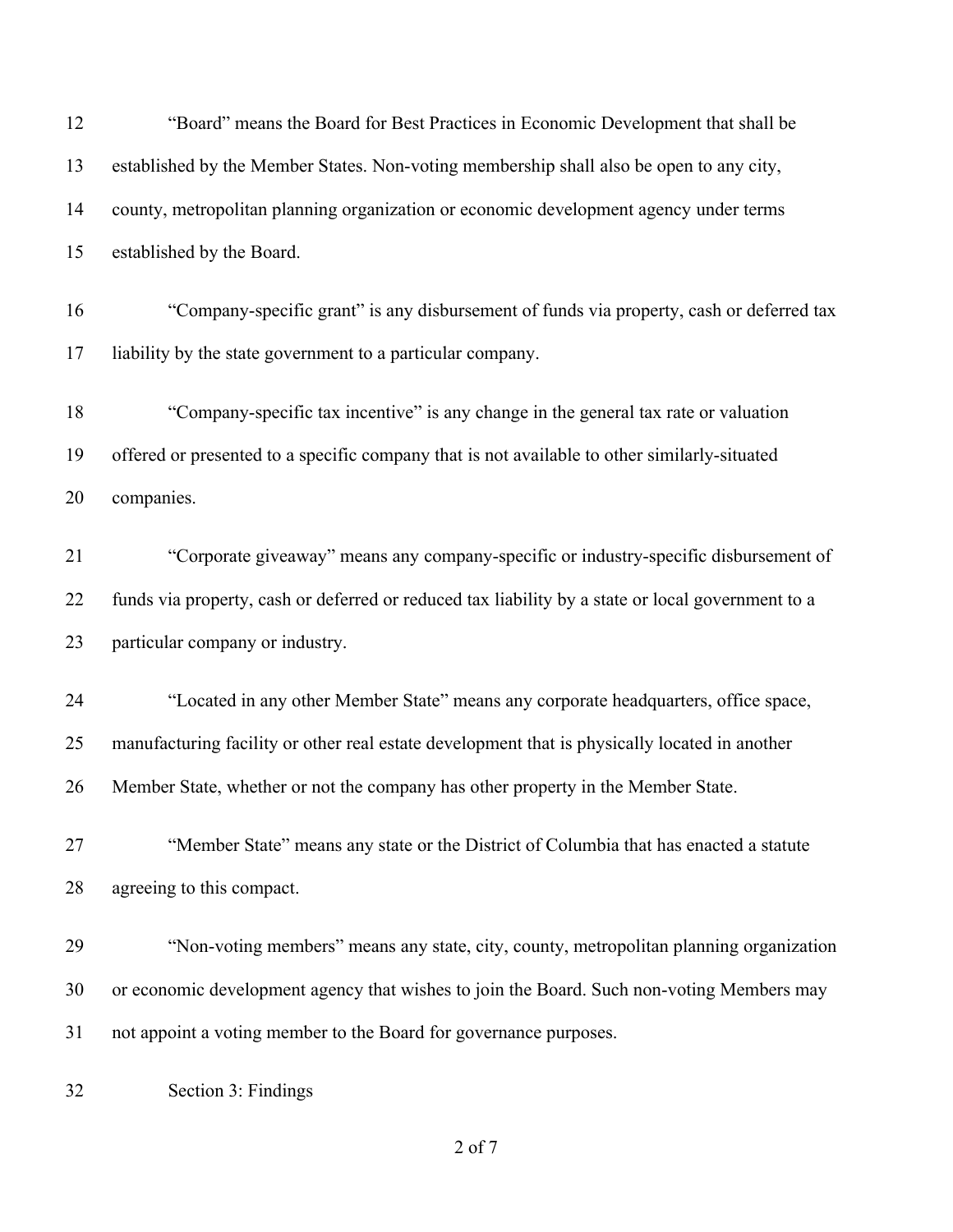The Member States find that:

 Corporate giveaways are among the least effective uses of taxpayer dollars to create and maintain jobs;

 Local and state leaders are in a prisoners' dilemma where it is best for all to create a level playing field for all employers without any corporate giveaways, but each level of government has an incentive to subsidize a company, generating a race to the bottom;

 Governments should attract and retain companies based on general conditions (including but not limited to modern infrastructure, an educated workforce, a clean environment, and a favorable tax and regulatory climate), not based on a specific grant for a particular company;

 Corporate giveaways fuel business inequality as only the largest businesses receive the vast majority of these funds;

 Entrepreneurs and firms have legitimate needs in determining their optimal site selection plans for growth and providing all relevant information to decision-makers is among the most important tasks for economic development officials;

 Despite enormous amounts of publicly-generated data and federally-required planning reports from several different agencies, it is still too difficult for entrepreneurs and firms to access relevant, actionable information to assist them in their planning decisions;

 State and local agencies tasked with economic development would benefit from a shared resource devoted to discovering and disseminating best practices to help officials implement policies and programs that benefit all firms and entrepreneurs equally rather than rely on company-specific giveaways that only benefit a few;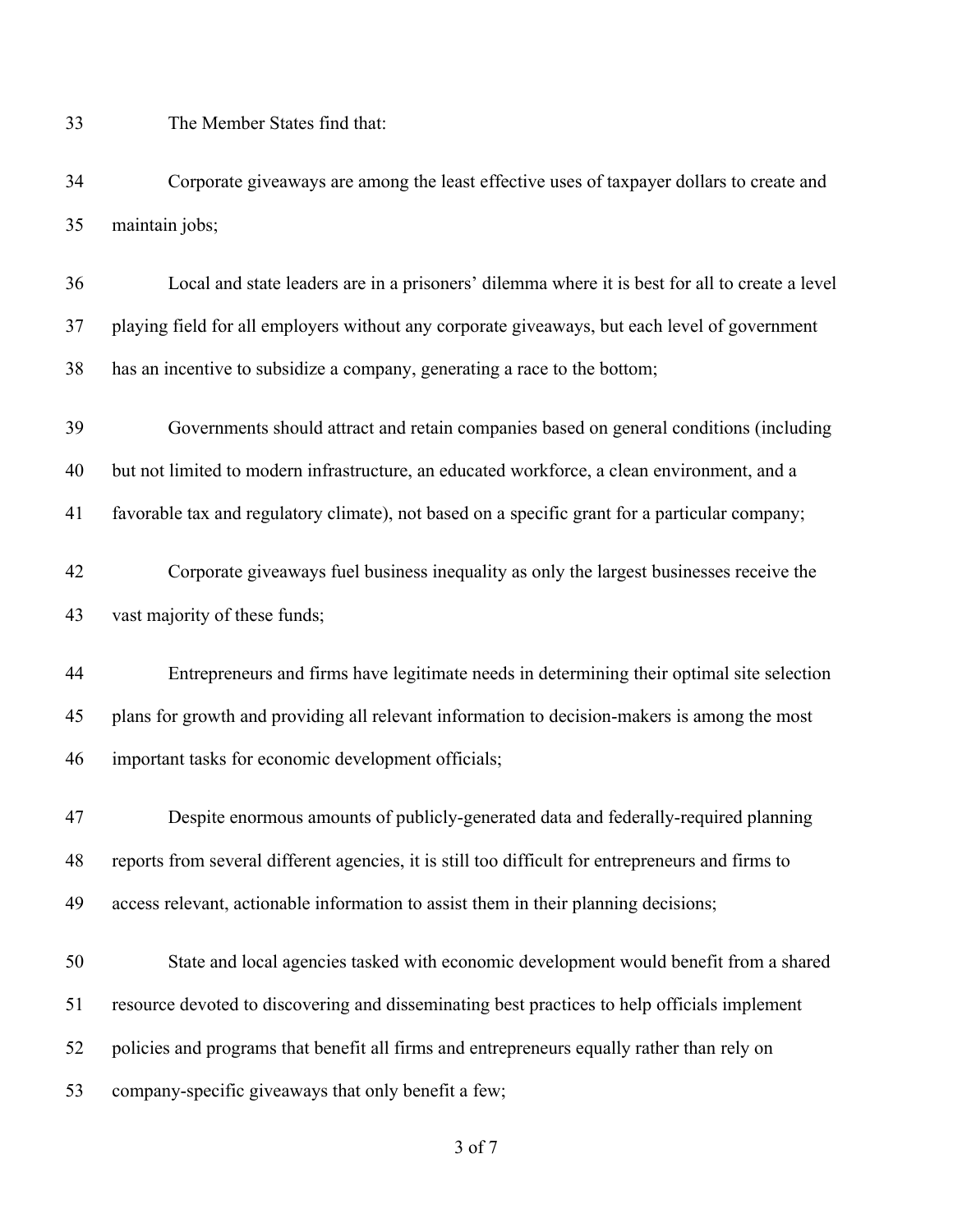| 54 | A Board for Best Practices in Economic Development charged with finding consensus               |
|----|-------------------------------------------------------------------------------------------------|
| 55 | around best practices in economic development for states and local agencies to consider         |
| 56 | implementing in a collaborative manner over time will assist state and local governments in     |
| 57 | escaping from the prisoners' dilemma of company-specific tax expenditures and implementing a    |
| 58 | level playing field for all employers.                                                          |
| 59 | Section 4: National Board for Best Practices in Economic Development                            |
| 60 | A National Board for Best Practices in Economic Development is established by this              |
| 61 | Agreement. Each Chief Executive Officer of each Member State shall appoint three members to     |
| 62 | the Board. Legislators may be members.                                                          |
| 63 | The Board shall accept non-voting members from non-Member States and from any city,             |
| 64 | county, metropolitan planning organization or economic development agency that wishes to join   |
| 65 | the Board under the terms established by the Board.                                             |
| 66 | The purpose of the Board is to publish and disseminate best practices in economic               |
| 67 | development to move away from company-specific tax expenditures and towards collaborative       |
| 68 | policies that equally assist all firms, communities and entrepreneurs. The Board shall consider |
| 69 | establishing shared resources, including data standards, databases of public assets, workforce  |
| 70 | development programs and available properties and sites to assist entrepreneurs and firms with  |
| 71 | their site selection decision-making. The Board shall accept and publish all planning and       |
| 72 | economic development reports submitted to it by Member States and non-voting members. All       |
| 73 | products and resources of the Board shall be public and published.                              |
| 74 | The Board may accept donations, either monetary or in-kind, from any party. The Board           |

may publish a schedule of dues for Member States and non-voting members.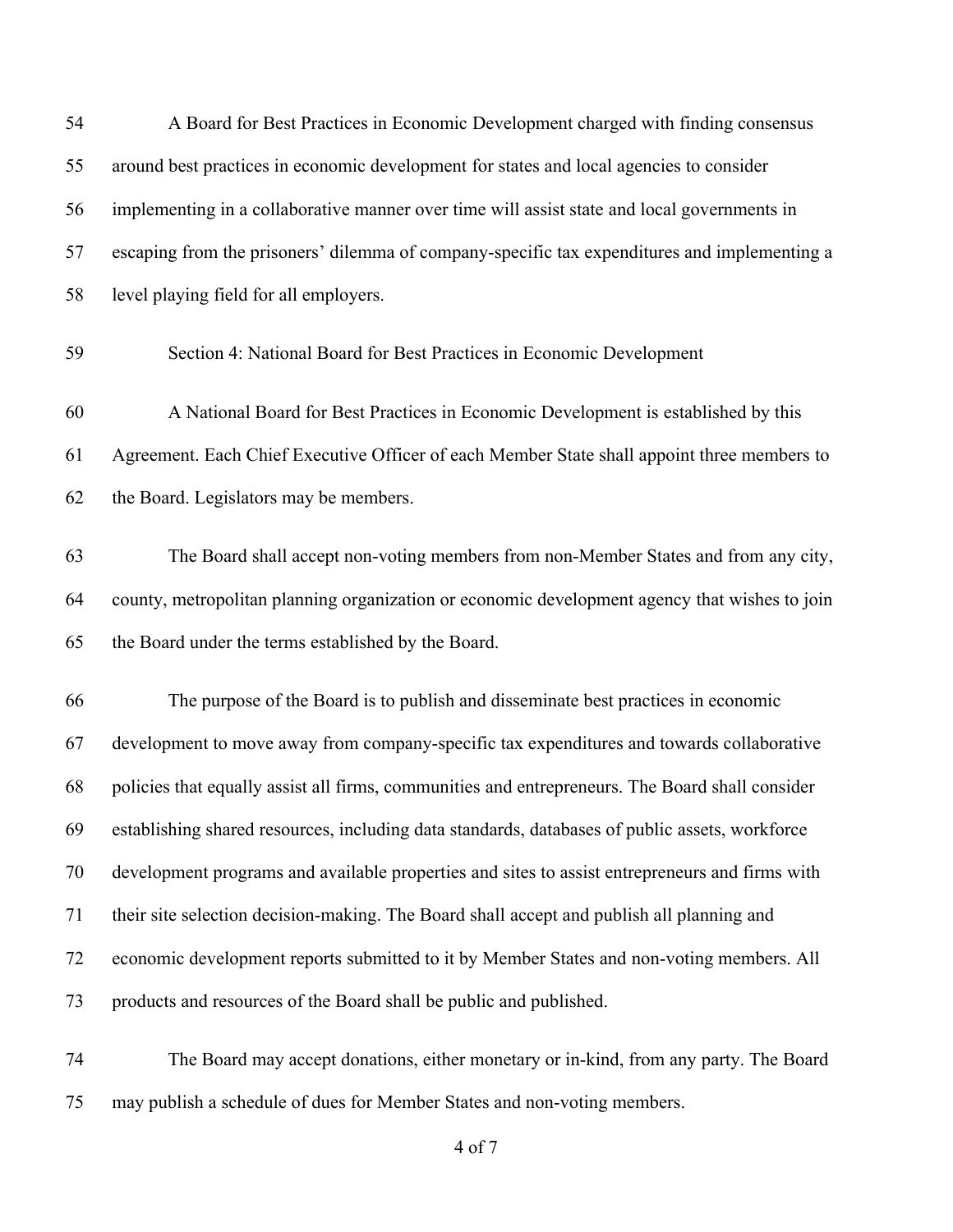The Board shall also suggest revisions to this agreement in December of every year to strengthen the Agreement for Member and non-Member states to consider that could bind Member States towards evidence-based economic development policies and avoid company- specific tax expenditures. The Board shall convene (either remotely or in-person) at least annually, elect officers from its membership, establish rules and procedures for its governance and publish a report in December of every year that includes suggested revisions and improvements to this agreement. The Board shall collect and publish testimony from all interested parties, including academic experts, employers, organizations and associations representing state legislators, governors, counties, cities, metropolitical planning organizations and economic development agencies and other subject matter experts on how to improve economic development and how to strengthen this agreement. Section 5: Anti-poaching prohibition Each Member State is prohibited from offering or providing any company-specific tax incentive or company-specific grant to any entity for a corporate headquarters, manufacturing facility, office space or other real estate development located in any other Member State as an inducement for the corporate headquarters, manufacturing facility, office space or other real estate development to relocate to the offering Member State. Section 6: Exclusions Workforce development grants that train employees are not subject to this agreement.

Company-specific tax incentives or company-specific grants from local governments are not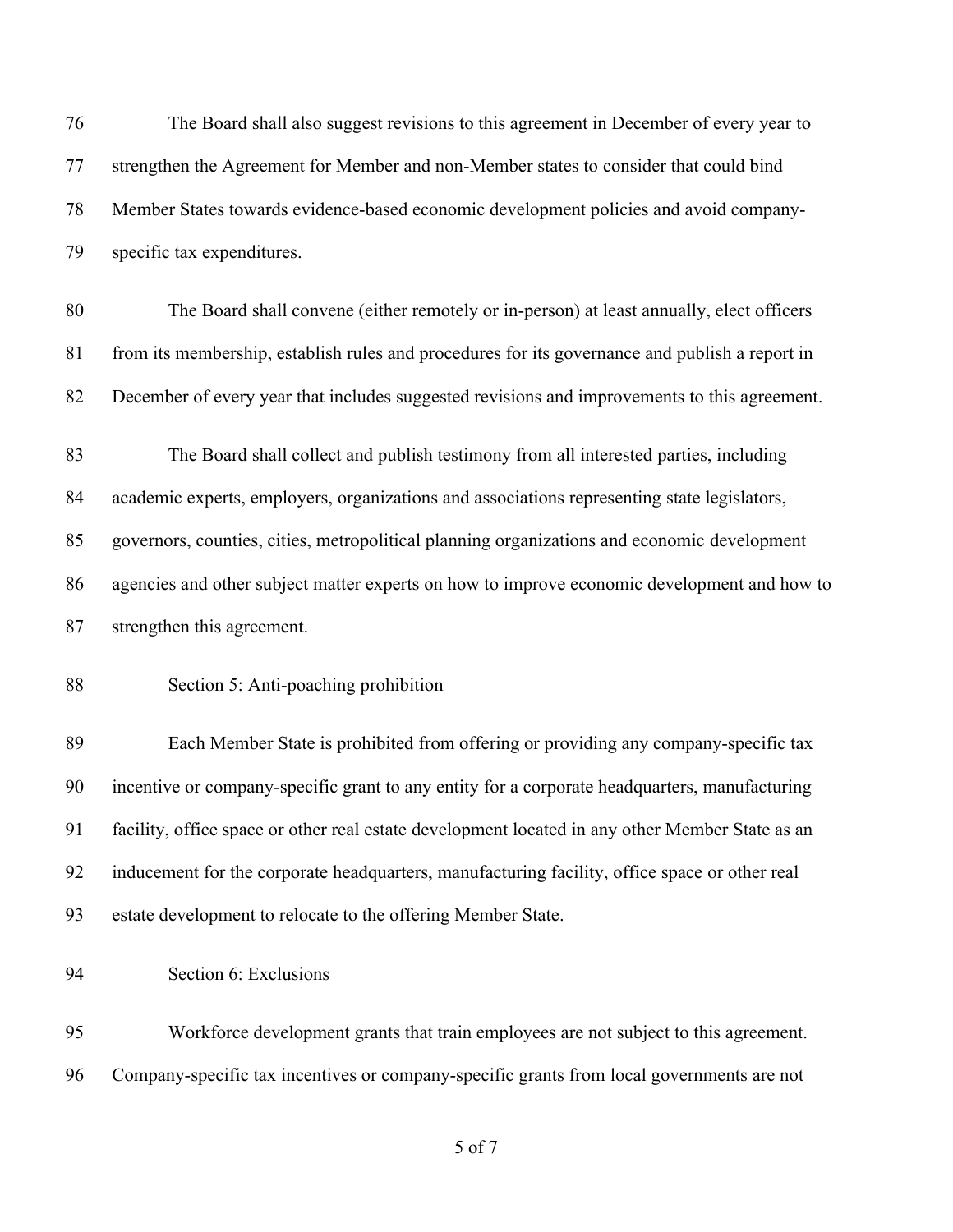| 97  | subject to this agreement, except the transparency requirements do apply to local governments.      |
|-----|-----------------------------------------------------------------------------------------------------|
| 98  | State company-specific tax incentives or state company-specific grants to entities for corporate    |
| 99  | headquarters, office space, manufacturing facilities or real estate developments located within its |
| 100 | own state are not subject to this agreement.                                                        |
| 101 | Section 7: Transparency                                                                             |
| 102 | All proposed and effective economic development agreements from any jurisdiction in                 |
| 103 | any Member State by any unit of government shall by subject to the Member State's Freedom of        |
| 104 | Information Act. No unit of government may enter into any economic development agreement            |
| 105 | that involves any company-specific grant or company-specific tax incentive with any company         |
| 106 | that is not public and subject to the Member State's Freedom of Information Act.                    |
| 107 | Section 8: Data and report sharing                                                                  |
| 108 | Each Member State shall provide to the Board electronic copies of all economic                      |
| 109 | development and planning reports already generated as part of federal or state programmatic         |
| 110 | activities to assist the Board in compiling and publishing a national shared resource for economic  |
| 111 | development data.                                                                                   |
| 112 | Section 9: Withdrawal                                                                               |
| 113 | Any Member State may withdraw from this agreement with six months notice and shall                  |
| 114 | do so in writing to the chief executive officer of every other Member State to the agreement.       |
| 115 | Section 10: Enforcement                                                                             |
| 116 | The chief law enforcement officer of each Member State shall enforce this compact.                  |